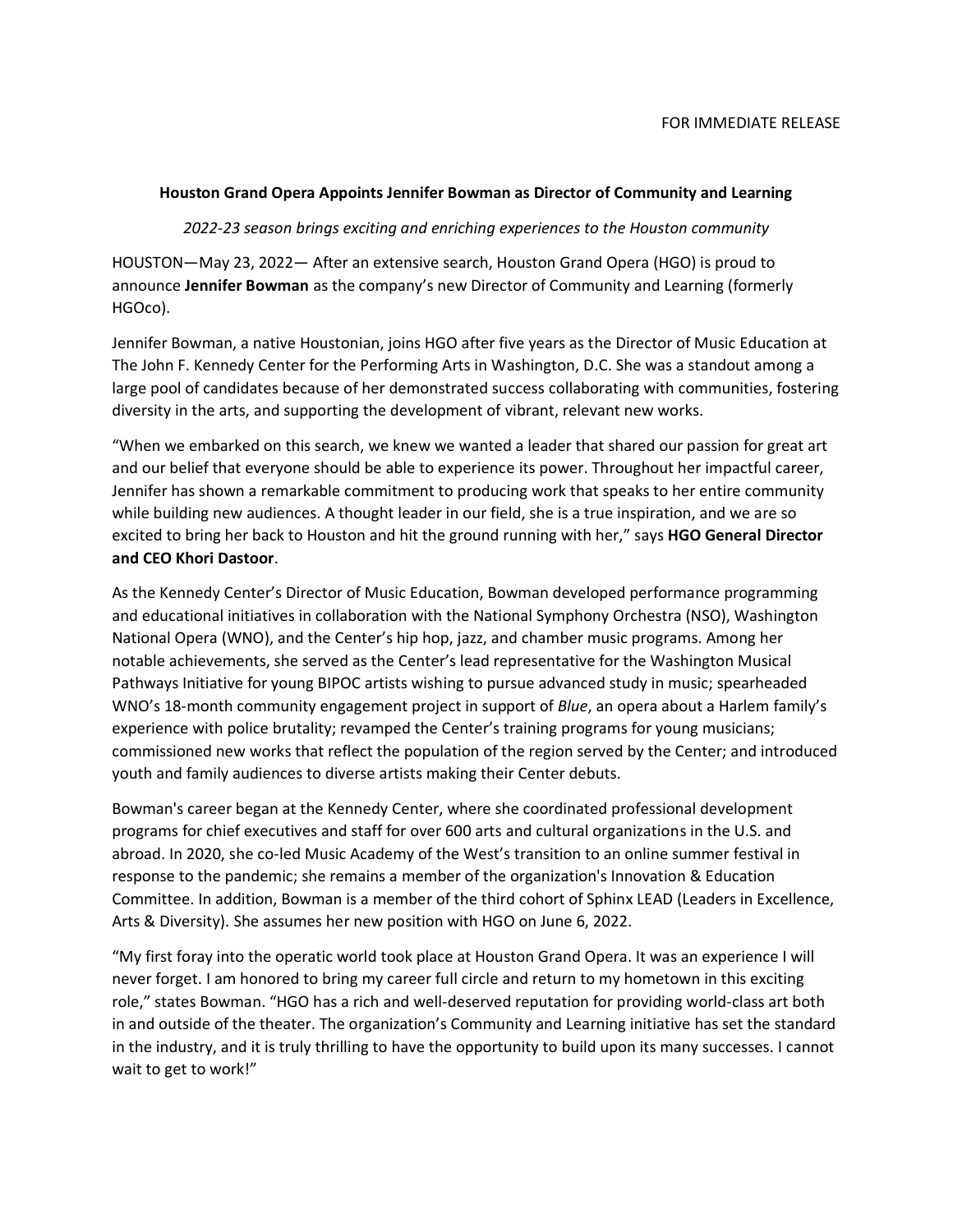HGO Community and Learning, previously HGOco, underwent a name change after the appointment of Dastoor as General Director and CEO in 2021. Under Dastoor's leadership, the company felt it important to showcase this extraordinary initiative with a name that reflects the deep commitment of the entire organization, and the ownership of this important work across the company. A selection of upcoming programming for Community and Learning includes:

- *Another City:* In March 2023, HGO will present *Another City*, the newest opera in the company's award-winning *Song of Houston* series, which supports the development of new works based on stories that define the unique character of Houston. Composer **Jeremy Howard Beck** and librettist **Stephanie Fleischmann** explore an often-unseen side of the city with an opera centered around our homeless community that reflects upon what it means to be home, to have a home, and to share the home that we call Houston.
- *Seeking the Human Spirit:* HGO's six-year artistic and collaborative community initiative culminates in 2023 with a set of six chamber-scale commissions, each of which responds to one of the program's six annual themes, all grounded in opera's universality. Together six composer/librettist teams will premiere new works centering around sacrifice, transformation, identity, faith, character, and spirit.
- *Monkey and Francine in the City of Tigers:* Starting in fall 2022, **Kamala Sankaram** and **David Johnston**'s HGO-commissioned original opera will begin touring schools, libraries, and community spaces across Houston as part of the company's popular Opera to Go! program. Drawing on Bollywood, opera, and Ethiopian jazz and inspired by monkey stories from India, China, and West Africa, the work shares the tale of a pair of siblings who must outwit a crocodile. Other initiatives for students include the Storybook Opera program and student performances of *La traviata* in fall 2022.
- *The Big Swim***:** This new family-friendly chamber opera from composer **Meilina Tsui** and librettist **Melisa Tien**, currently in development by HGO in partnership with the Asia Society Texas Center (ASTC), shares the story of the Jade Emperor and the Great Race. The work will premiere at ASTC in February 2024 as part of its Lunar New Year festivities.

"By creating connections with our dynamic, diverse community, whether at the Wortham or at other spaces throughout our city, HGO has touched the lives of hundreds of thousands of Houstonians, allowing them to find common ground and share in the transformational power of the human voice," says Dastoor. "This is at the core of everything we do, and the reason why it has been so important to us to recruit a strong leader for our new Director of Community and Learning. I am happy to say that with Jennifer Bowman on board, the future is shining bright."

To learn more about HGO's Community and Learning initiatives, visit HGO.org/Community.

## **About Houston Grand Opera**

Houston Grand Opera (HGO) is one of the largest, most innovative, and most highly acclaimed opera companies in the United States. HGO was the only American finalist for Opera Company of the Year in the 2019 International Opera Awards, and the only American company to be nominated twice. In fulfilling its mission to advance the operatic art, to serve the Houston community, and to be a global leader in the future of opera, HGO has led the field in commissioning and producing new works (72